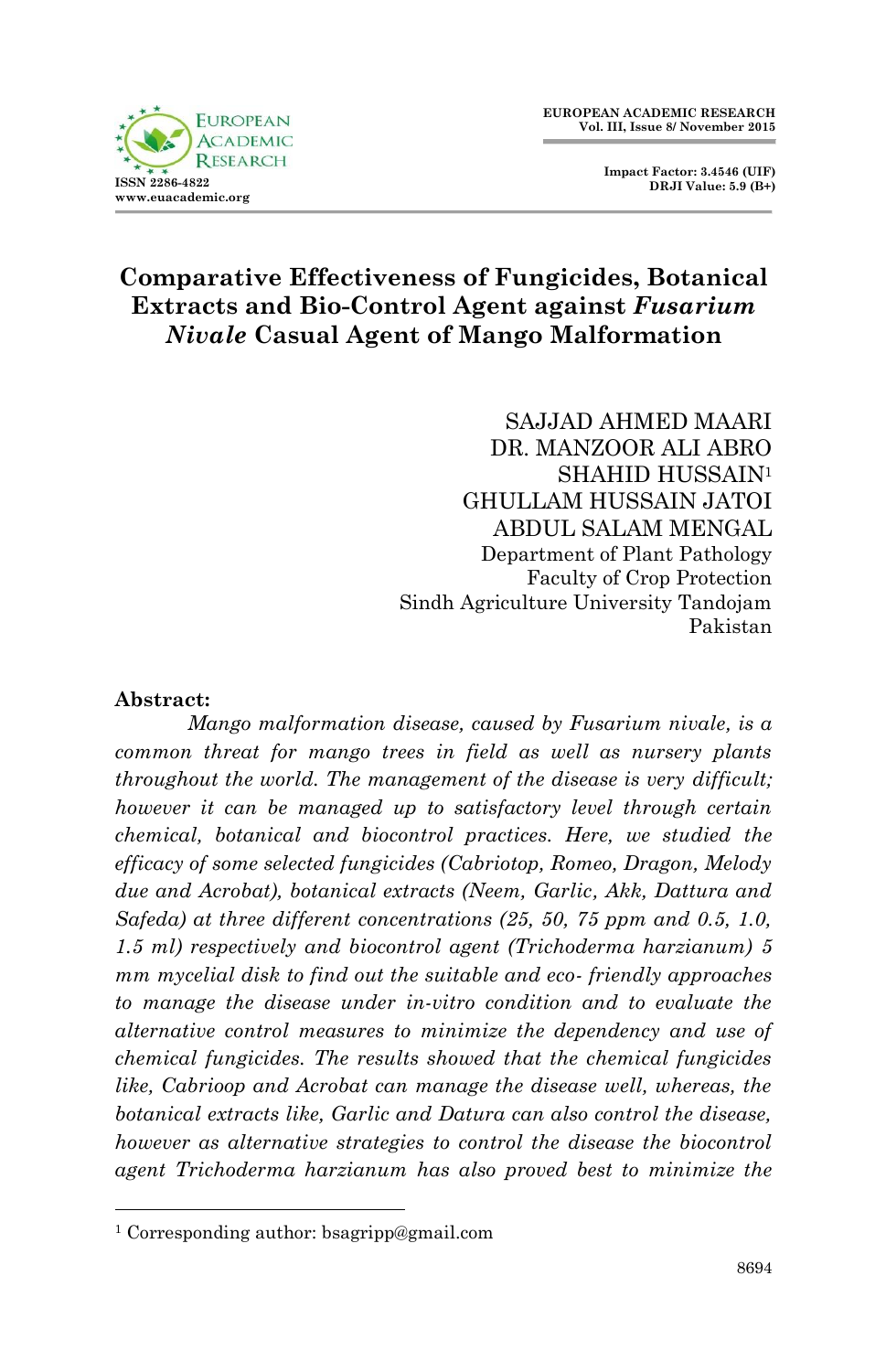*linear growth of the Fusarium nivale. Therefore different botanical extracts and biocontrol agents must be evaluated under in-vitro conditions and then applied to field conditions.*

**Key words:** Management, Fusarium nivale, Mango malformation

## **INTRODUCTION**

Fruits have become an integral part of human diet as they supply vitamins and minerals, the important constituents essential for human health [1]. Among these fruits mango (*Mangifera indica*), generally named as "King of the Fruits" and is one of the important exporting fruit of the world cultivated in almost 90 countries of the world. It is most relished fruit in the world and has attained a special place in the array of the delicious fruits and holds a typical nutritional and therapeutic value. Pakistan is the 5th leading mango exporting country of the world with annual production of around one million tons and shares of 7.6% of the mango export of the world [2]. The soil and climatic condition are suitable in Pakistan particularly in Punjab and Sindh, diseases are some of the significant causes leading to its low production. Its production is badly affected by a number of diseases at all stages of development i.e. from nursery to the consumption of fruits and cause heavy yield losses to the crop. If these threats managed at early stage of its development the production could be increased by 28% [3]. Among all the biotic threats of mango, mango malformation is one of the most severe and destructive diseases of mango throughout the world. It was first was first reported from India in 1891 [4] and then distributed worldwide, nowadays it is frequently found in all the mango growing countries of the world [5]. Generally two types of malformation are reported in the affected trees, Vegetative and Floral [6]. Normally, floral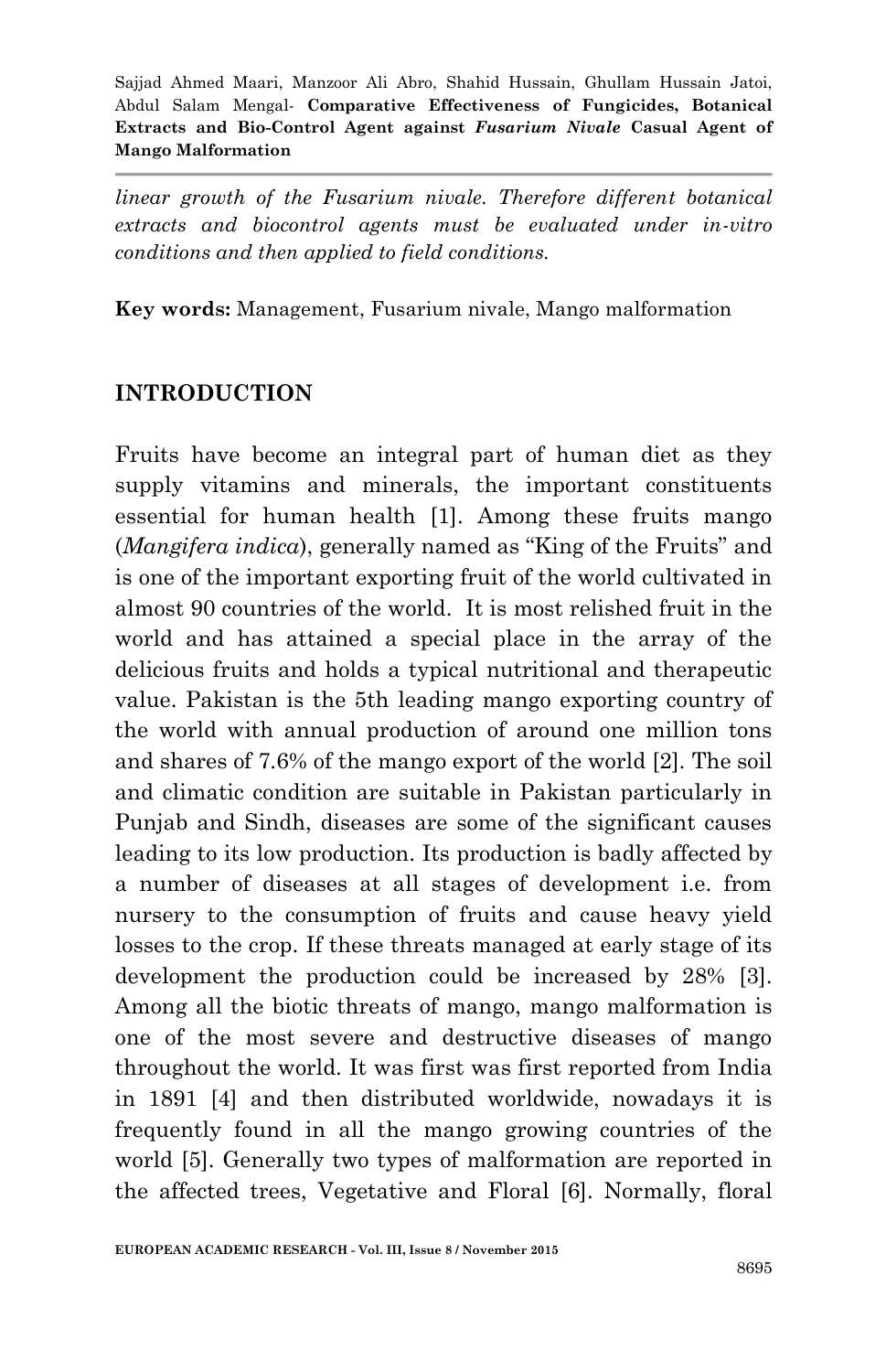malformation is more damaging for inflorescence than Vegetative malformation. Malformed inflorescence becomes much enlarged and crowded with hypertrophied axes of the panicles and do not produce fruits, or drop the fruit at early stages [7]. It has been reported that the malformation disease is more severe in early emerging flower buds as compared to lateral buds which remains free from disease this difference in the severity is due to increase in temperature because laterally the temperature increases which does not supports the pathogen to grow during panicle development. Lower temperature and high humidity supports the growth of the pathogen [8].

## **MATERIALS AND METHODS**

### **Evaluation of selected Fungicides**

The evaluation of the selected fungicides (Romeo, Acrobat, Cabriotop, Melody due and Dragon) was done according to the Completely Randomized Design (CRD) with five treatments and three replications against *Fusarium nivale*, through food poisoning technique [9]. The standard solution was prepared according to the active ingredients of the fungicides. Three concentrations (25, 50, 75ppm) of each fungicide were added to PDA medium at the time of pouring into 9 cm glass Petri plates. After solidification, 5 mm discs of seven days old culture of *Fusarium nivale* were placed in the centre of test plates. Petridishes containing PDA medium without fungicides were used as control. All the inoculated plates were incubated at  $25 \pm$ 1OC for about 8 days. The linear colony growth of the fungus was recorded in mm after 24 hours of inoculation till 8 days of growth [10]. Percent decrease over control of fungicides was calculated by following formula:

$$
\frac{\% \text{ Decrease} = \text{Control} \cdot \text{Treatment} \times 100}{\text{Control}}
$$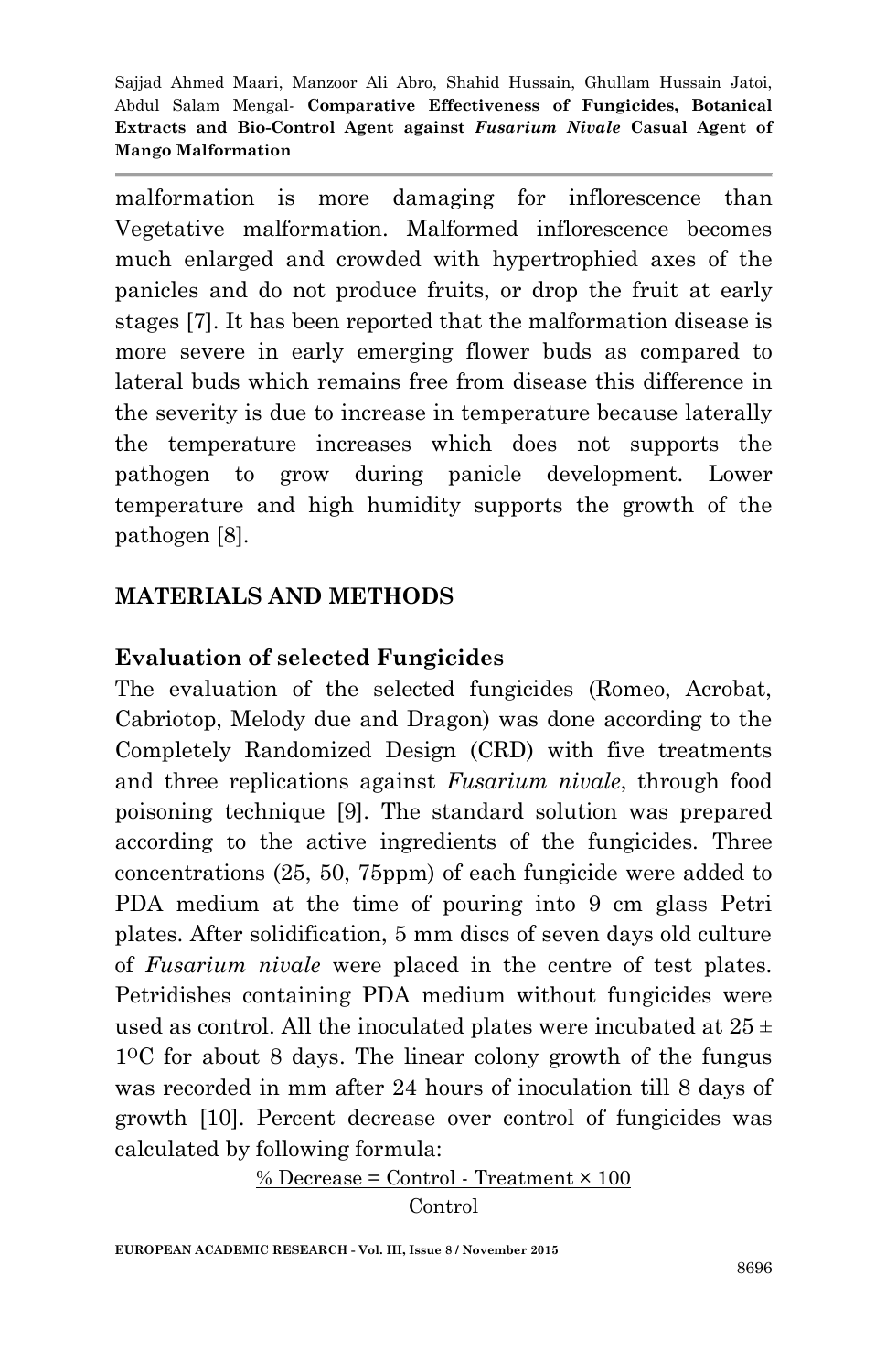### **Evaluation of selected botanical extracts**

Five different botanical extracts i.e. Neem (*Azadirachta indica*), Safeda (*Eucalyptus camaldulensis)*, Akk (*Calotropi sprocera*), Garlic (*Allium sativum*) and Datura (*Datura stramonium*) were evaluated under *in-vitro* conditions through food poisoning technique [9] against the *F.nivale*. The layout system for the experiment was selected as Completely Randomized Design (CRD) with five treatments and three replications. The basal medium was amended with three different doses of each extract (0.5, 1.0, 1.5ml). For the preparation of aqueous extract, 75 gm fresh leaves of each plant were macerated in 25 ml of sterilized water with the help of pestle and mortar. The macerated plant extract was first passed through four layered sterilized muslin cloth and then filtered through Whatman's filter paper. The extract obtained was considered standard and was stored in freezer for further studies in laboratory. The sterilized PDA medium was poured into the sterilized Petri plates. These Petri plates were allowed to solidify and different doses of plant extracts were poured into the PDA media with the help of sterilized pipette. Than inoculation of actively growing culture of *Fusarium nivale* (7 days old) were done in each Petri plate with the help of sterilized inoculating needle. All these Petri plates were then transferred to incubator at 25±1°C and data of mycelial growth of test fungus and inhibition zone by test plant extracts were recorded after 24 hours till 8 days of days of inoculation. Control was similarly carried out with only difference that plant extracts replaced by PDA media [10]. Percent decrease over control of fungicides was calculated by following formula:

### $%$  Decrease = Control - Treatment  $\times$  100 Control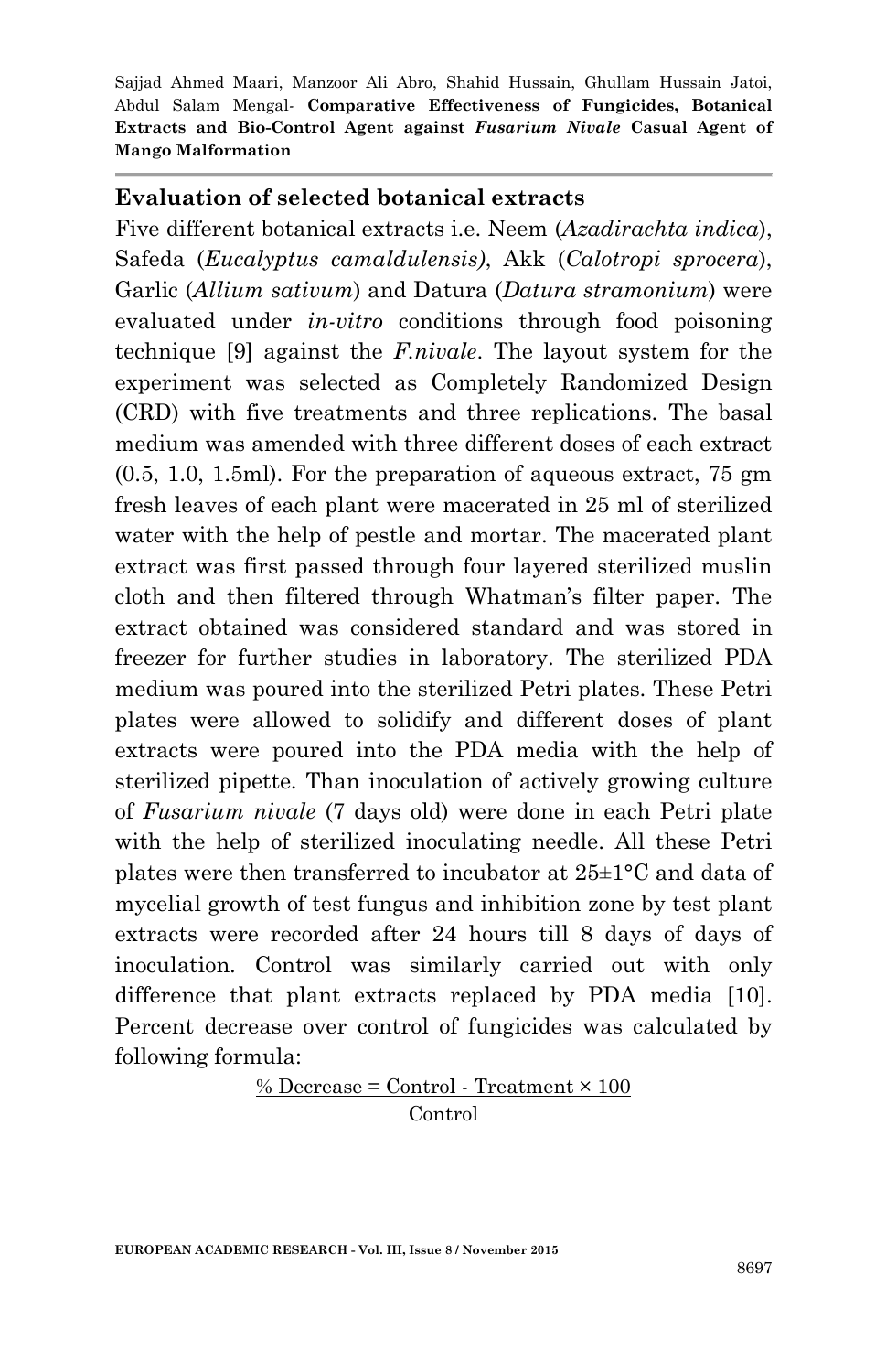### **Evaluation of bio-control agent**

The evaluation of the biocontrol agent was carried out to find the alternate control measure of fungicides under *in-vitro* conditions. The most prominent biocontrol agent *Trichoderma harzianum* was tested against *Fusarium nivale* the casual agent of mango malformation through dual culture method [11]. 5mm disk of seven days old mycelial culture of *Fusarium nivale* was obtained from the growing margins and placed on a fresh PDA plate (3 cm from the center) and then a 5mm mycelial disc of *Trichoderma harzanium* was obtained from 7days old mycelial culture and placed 3 cm away from the inoculum of the pathogen. The petriplates containing only the disc of *Fusarium nivale* were considered as control. The data of the pathogen in dual culture and control plates was measured after 24 hours till seven days. The petri plates were then incubated at  $25 \pm 10^{\circ}$ . The growth inhibition percentage was calculated as described by Vincent and Budge [12]. The percentage inhibition growth of dual culture plates was calculated over control according to the formula:

(R1 –R2) x 100

Where,

 $R1$  = diameter of fungal colony in control  $R2$  = diameter of fungal colony in dual inoculation.

## **RESULTS AND DISCUSSION**

# **Evaluation of Selected fungicides under** *in-vitro* **conditions against** *Fusarium nivale*

All the tested fungicides significantly reduce the mycelial growth of fungus *Fusarium nivale* (p<0.000). Among all the tested fungicides, Cabriotop was found effective in suppressing the mycelial growth of the fungus *Fusarium nivale* up to (5.00 mm) followed by Romeo (7.33 mm) and Acrobat (11.67 mm) whereas, the Melody due reduced the colony growth of the test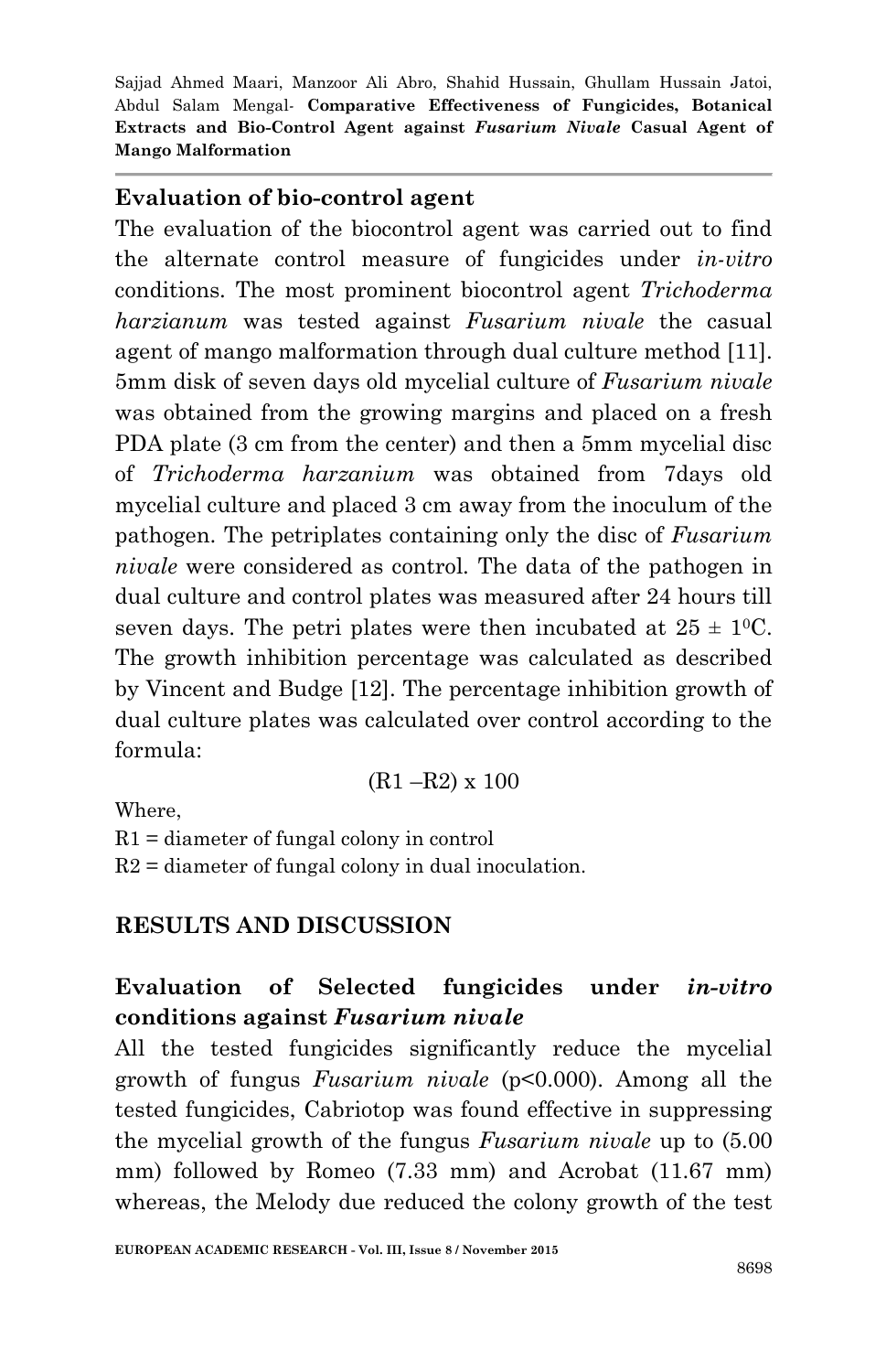fungus up to (13.23 mm) and Dragon (30.33 mm). All the fungicides at their respective doses significantly retarded the growth of fungus as compared to control (85.33 mm) (Fig.1, Tab. 1). These studies are in connection with the previous studies of [13], who used four fungicides against *F.oxysporium* and found that Benlate and Topsin-M at 100 and 50 ppm inhibited colony growth of *F.oxysporium.*

# **Evaluation of selected botanical extracts under** *in-vitro* **conditions against** *Fusarium nivale*

The used botanical extracts significantly retarded the linear colony growth of test fungus (p<0.000). Among all the botanical extracts, Garlic was found the most effective in reducing the radial growth of the fungus at their highest dose (24.50 mm) followed by, Datura which suppress the fungal mycelilal growth up to (32.00 mm), whereas the Akk reduced the colony growth up to (35.33 mm) and the other two botanical extracts Safeda and Neem were found less effective in suppressing the linear colony growth of the *Fusarium nivale*. Safeda reduced the growth up to (44.67 mm), whereas Neem extract reduces the growth of the fungus up to (50.83 mm) (Tab. 2). These results are in association with studies of Rukhsana *et al.*, [14], who also tested different botanical extracts for their antifungal activity and reported that (*Eucalyptus camaldulensis)* exhibited highly pronounced antifungal activity. Jha *et al.,* [15] tested the efficacy of four botanicals such as Bel (*Aegle marmelos*), Neem (*Azadirachta indica*), Onion (*Allium cepa*.) and Garlic (*Allium sativum*) and evaluated separately or in integrations of different concentrations against spore germination of *Helminthosporium maydis*. Plant extracts proved inhibitory against the spore germination of *H. maydis* ranging from 50 to 100%.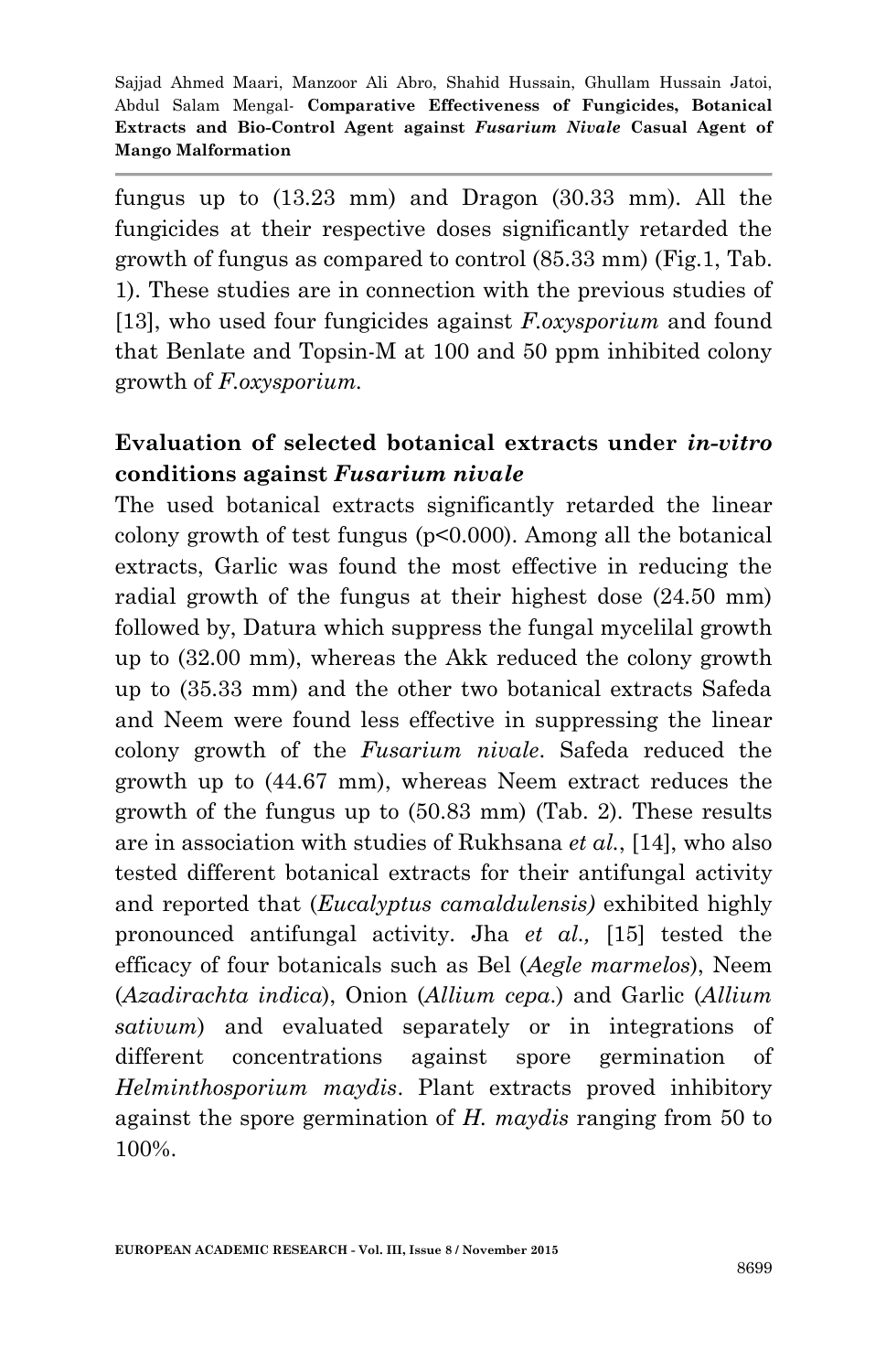## **Evaluation of bio-control agent** *Trichoderma harzianum* **under** *in-vitro* **conditions against** *Fusarium nivale*

The bio-control agent *Trichoderma harzianum* was found significant in suppressing the mycelial growth of the *Fusarium nivale* (p<0.000). *Trichoderma harzanium* reduces the activity of the *F. nivale* up to (47.33 mm) as compared to control (87.67 mm) (Tab.3). These results are in line with Matroudi *et al*., [16] used the *Trichoderma harzanium, Trichoderma atroviride* and *Trichoderma longibrachiatum* on Canola stem rot caused by (*Sclerotinia sclerotiorum*) and Pea wilt caused by *Fusarium oxysporum* and found that *Trichoderma harzianum* have antagonistic effects on *Sclerotinia sclerotiorum.*

# **CONCLUSION**

The present studies were carried out under *in-vitro* condition to find out most effective and eco- friendly approache to manage the mango malformation disease caused by *Fusarium nivale*. In this trial five fungicides *viz*, Cabriotop, Romeo, Acrobat, Melody duo and Dragon were applied against *Fusarium nivale* through food poison technique. Data was statistically analysed and revealed that Cabriotop and Romeo proved to be the best fungicides as compared to others (Acrobat, Melody duo And Dragon). This *in-vitro* sensitivity data clearly demonstrate sensitivity of *F. nivale* to fungicides. Studies on botanical extracts against *Fusarium nivale*, revealed that Garlic and Datura extracts proved to be the best plant extracts whereas Akk, Safeda and Neem extracts were least effective in suppressing the growth of *Fusarium nivale*, it revealed from analysis that *Trichoderma harzianum* can also restrict the mycelial growth of *Fusarium nivale* significantly.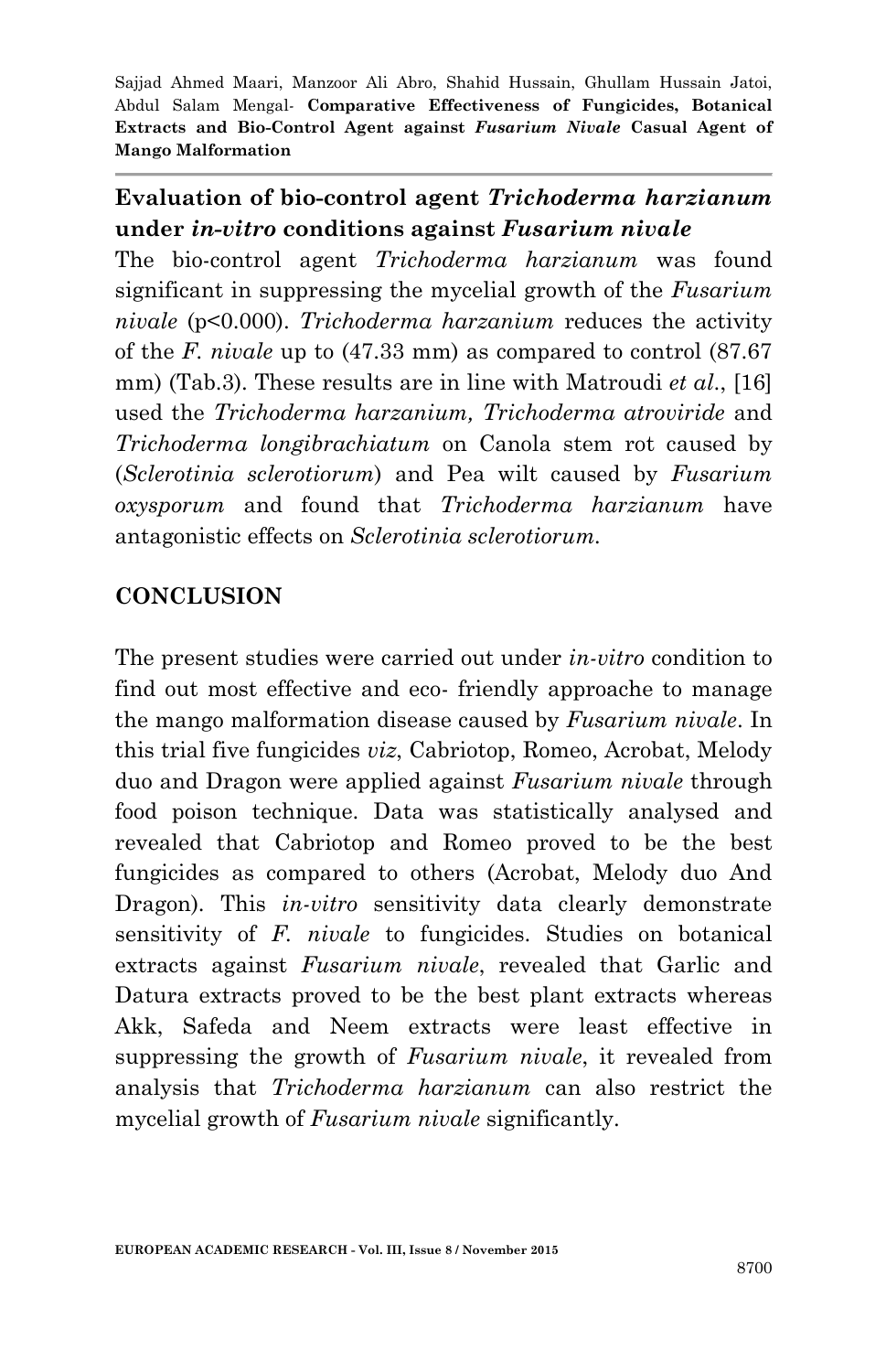

**Fig. 3: Effect of different fungicides against** *Fusarium nivale*

**Table 1. Effect of different fungicides on radial growth of** *Fusarium nivale*

| Fungicides          | Dose $(PPM)$ / | Radial<br>colony   | growth |
|---------------------|----------------|--------------------|--------|
|                     | 100 ml. medium | (mm)               |        |
| <b>CABRIOTOP</b>    | i.<br>25.0     | 19.50 <sub>h</sub> |        |
|                     | ii.<br>50.0    | 15.67j             |        |
|                     | iii.<br>75.0   | $5.000\;n$         |        |
| <b>ROMEO</b>        | i.<br>25.0     | 24.50 f            |        |
|                     | ii.<br>50.0    | 16.33 i            |        |
|                     | iii.<br>75.0   | 7.333 m            |        |
| <b>ACROBAT</b>      | i.<br>25.0     | 29.83 e            |        |
|                     | ii.<br>50.0    | 17.50 i            |        |
|                     | iii.<br>75.0   | 11.67 l            |        |
| <b>MELODY DUE</b>   | i.<br>25.0     | 34.23 d            |        |
|                     | ii.<br>50.0    | 21.70 g            |        |
|                     | iii.<br>75.0   | $13.23\;{\rm k}$   |        |
| <b>DRAGON</b>       | i.<br>25.0     | 41.33 b            |        |
|                     | ii.<br>50.0    | 35.83 c            |        |
|                     | iii.<br>75.0   | 30.33 e            |        |
| CONTROL             |                | 85.33 a            |        |
| LSD ( $p < 0.000$ ) |                | 1.104              |        |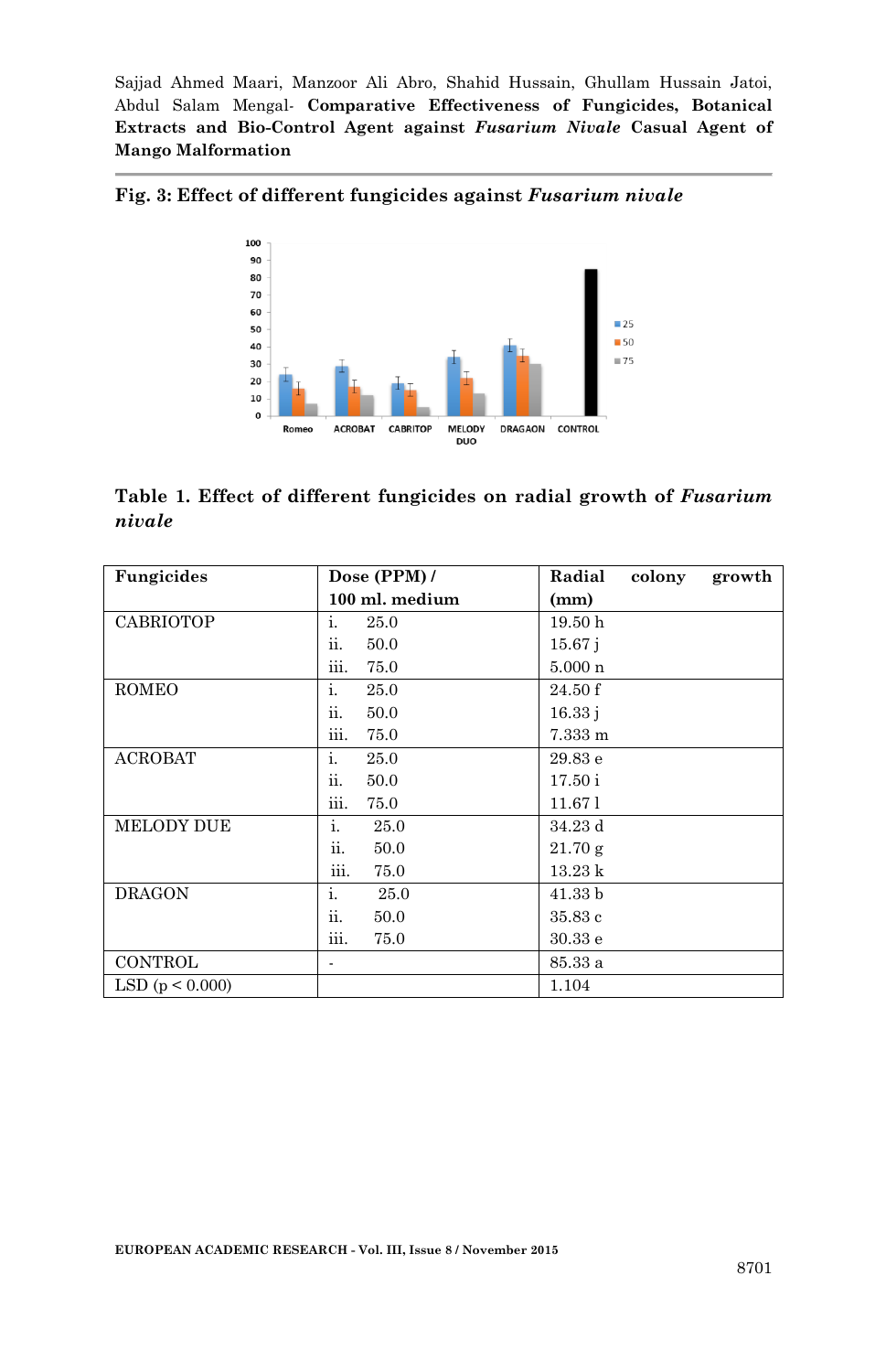

**Fig: 2. Effect of different botanical extracts against** *Fusarium nivale*

**Table 8. Effect of different botanical extracts on mycelial growth of** *F. nivale* 

| <b>Botanical extracts</b> | Dose $(mg)$ /  | Radial colony      |  |
|---------------------------|----------------|--------------------|--|
|                           | 100 ml. medium | growth (mm)        |  |
|                           | i.<br>0.5      | 40.00j             |  |
| <b>GARLIC</b>             | ii.<br>1.0     | 32.50 1            |  |
|                           | iii.<br>1.5    | $24.50 \text{ m}$  |  |
|                           | i.<br>0.5      | 51.50g             |  |
| <b>DATURA</b>             | ii.<br>1.0     | 39.50j             |  |
|                           | iii.<br>1.5    | 32.00 1            |  |
|                           | i.<br>0.5      | 62.17 c            |  |
| AKK                       | ii.<br>1.0     | 48.33 h            |  |
|                           | iii.<br>1.5    | 35.33 k            |  |
|                           | i.<br>0.5      | 61.00 d            |  |
| <b>SAFEDA</b>             | ii.<br>1.0     | 54.67f             |  |
|                           | iii.<br>1.5    | 44.67 i            |  |
|                           | i.<br>0.5      | 71.33 <sub>b</sub> |  |
| <b>NEEM</b>               | ii.<br>1.0     | 56.67 e            |  |
|                           | iii.<br>1.5    | $50.83$ g          |  |
| CONTROL                   |                | 87.50 a            |  |
| LSD (P < 0.0000)          |                | 1.271              |  |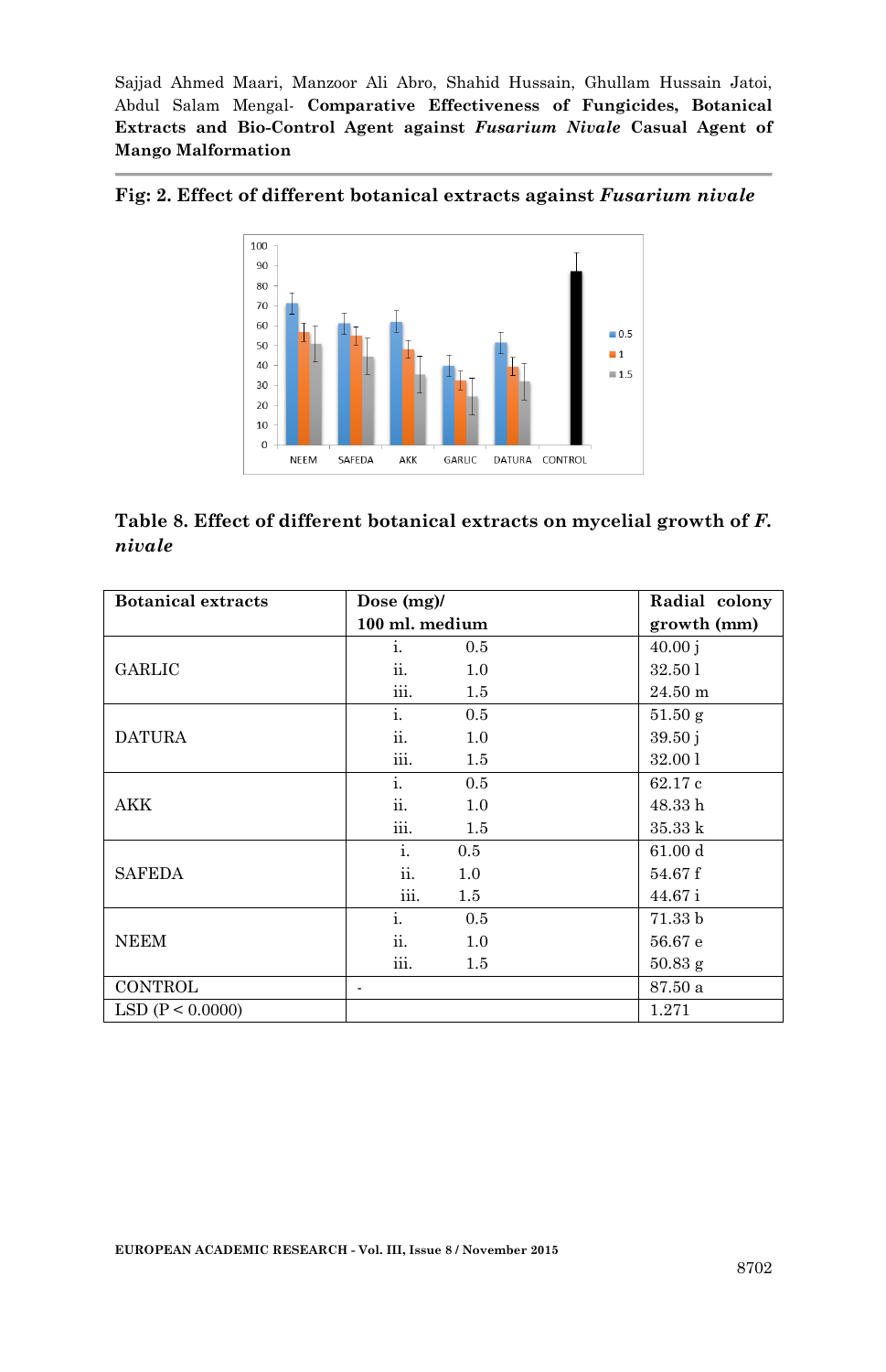



**Table. 9. Effect of** *Trichoderma harzianum* **on the mycelial growth of**  *Fusarium nivale.*

| Days after inoculation | Control            | Trichoderma harzianum       |  |
|------------------------|--------------------|-----------------------------|--|
|                        | (Radial)<br>colony | (Radial<br>colony<br>growth |  |
|                        | growth (mm))       | (mm))                       |  |
| $DAY - 1$              | 7.00               | 2.667i                      |  |
| $DAY - 2$              | 18.0               | 5.667h                      |  |
| $DAY-3$                | 33.0               | 12.33 g                     |  |
| $DAY - 4$              | 47.0               | 19.17f                      |  |
| $DAY-5$                | 58.0               | 24.83 e                     |  |
| $DAY-6$                | 69.0               | 35.00 <sub>d</sub>          |  |
| $DAY - 7$              | 78.0               | 41.00c                      |  |
| $DAY - 8$              | 87.67 a            | 47.33 b                     |  |
| LSD (P < 0.0000)       | 1.810              |                             |  |

#### **REFERENCES**

- Britz, H., Steenkamp, E. T., Coutinho, T. A., Wingfield, B. D., Marasas, W. F. O and wingfield, M. J., 2002. "Two new species of *Fusarium* section Liseola associated with mango malformation". *Mycologia.* **94**:722-730.
- Freeman, S.; Maimon, M. and Pinkas, Y. 1999. "Use of GUS transformation of Fusarium subglutinans for

**EUROPEAN ACADEMIC RESEARCH - Vol. III, Issue 8 / November 2015**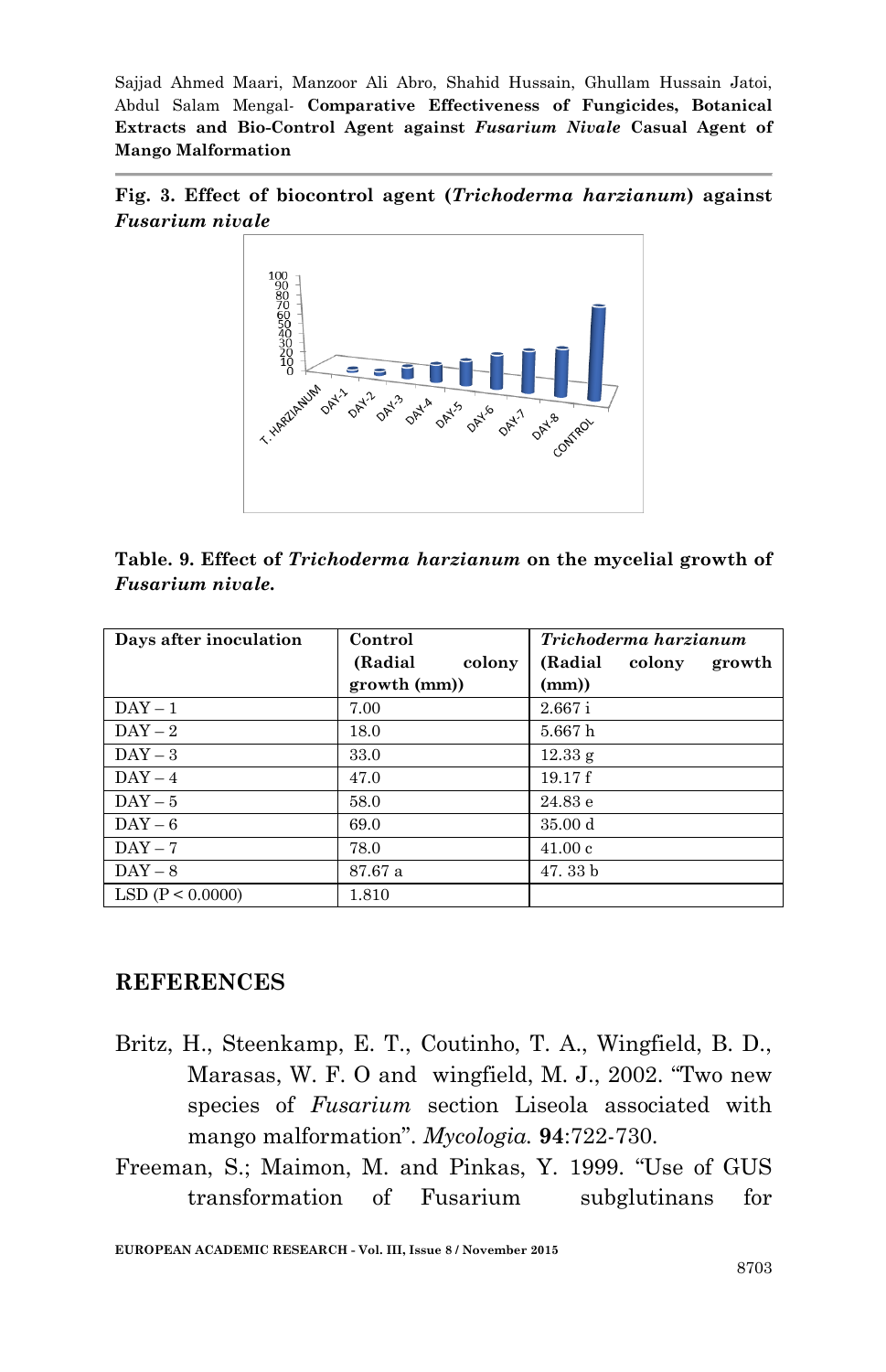> determining etiology of mango malformation disease" *Phytopathol*. **89**: 456-461.

- Jha, M. M., Kumar, and. Hasan, S. 2004. "*In-vitro* effect of botanicals on Maydis leaf blight". *Ann. Biol*. **20**: 173-176.
- Kumar, J.,Singh, U.S. and Beniwal, S.P.S. 1993. "Mango malformation: One hundred years of research"*Annual review. Phytopthol*. **31**: 217-232.
- Mahmood, A., Saleem, A., Akhtar, K. M. 2002. "Mango decline in Pakistan and its management". *Pak. J. Phytopathol*. **14** (1): 40-43.
- Matroudi, Zamani and Motallebi, M. 2009. "Antagonistic effects of three species of *Trichoderma* On *Sclerotinia sclerotiorum,* the causal agent of canola stem rot. Egypt". *J. Biol*. **11.** 37- 44.
- Mumzuroglu O., Karatas, F and. Geekil, H., 2003. "The vitamin and selenium contents of apricot fruit of different varieties cultivated in different geographical regions". *Food Chem,* **83**: 205-212
- Nene Y, Thapilyal L. 2002. "Poisoned food technique of fungicides in plant disease control" (3rd eds). Oxford and IBH Publishing Company, New Delhi.
- Ploetz, R.C., 2001. "Malformation: a unique and important disease of mango", *Mangifera indica* L. In B. A. Summerell, J. F. Leslie, D. Backhouse, W. L. Bryden and L. W. Burgess (eds), *Fusarium: Paul E. Nelson Memorial Symposium* (St Paul: APS Press), pp. 233 247, Malformation, *Indian Society of Mycology and Plant Pathology. News*.9 **(3)**: 2.
- Rama, Bhadra, Raju, M., Krishna, Murthy, K V M. 2000. "Efficacy of *Trichoderma* spp. In the management of collar rot of groundnut caused by *Aspergillus niger" Ind. J. Plant Prot*. **28**. 197-199.
- Rawal, R. D.,1998. "Management of fungal diseases in tropical fruits. Proceeding of the regional training course on the